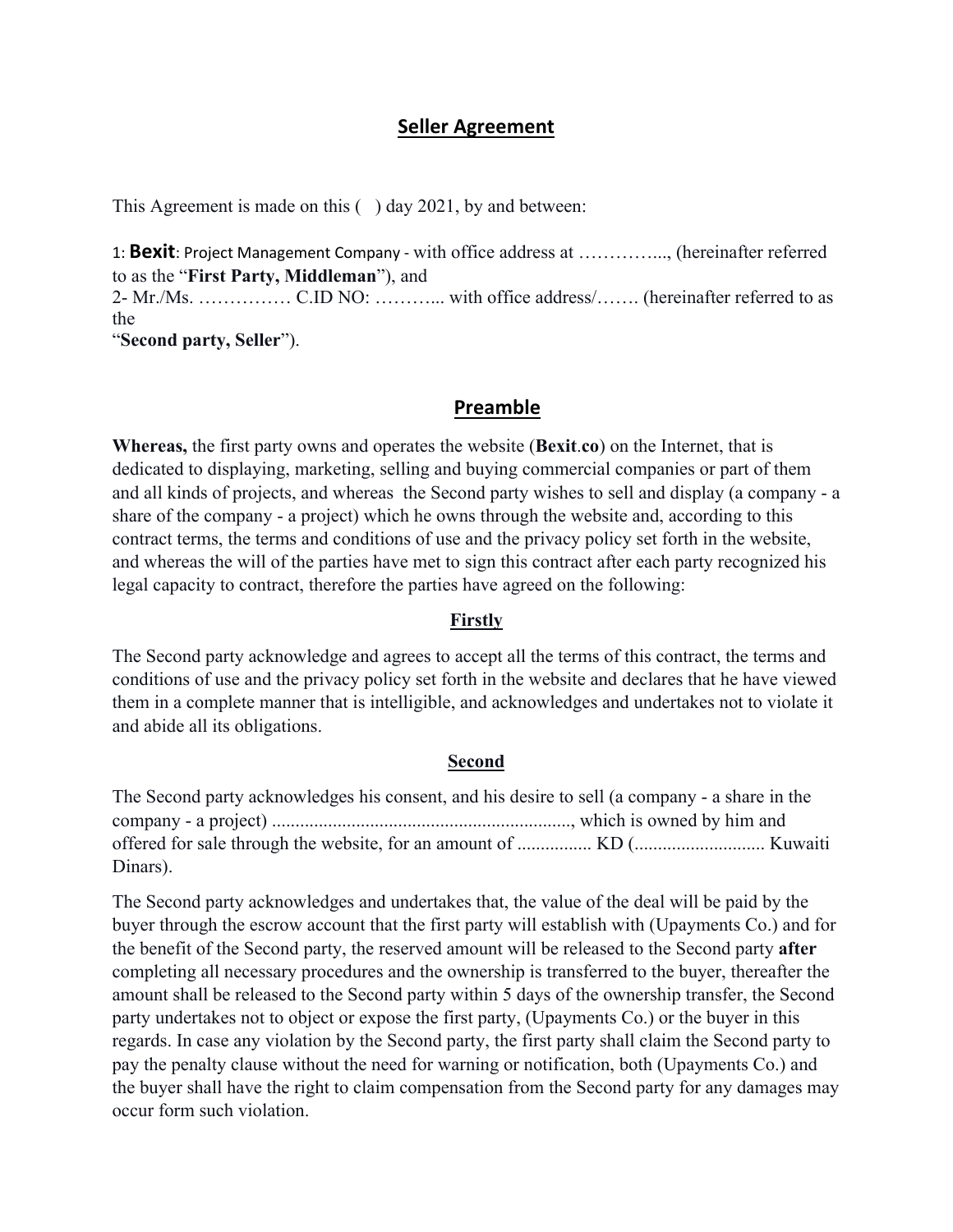## **Third**

The duration of this contract is 3 years and is renewed for a similar period or periods unless any party notifies the other party of its desire to terminate or not renew within a period of not less than 30 days from the date specified for termination or non-renewal, and in all cases this contract is considered to be terminated upon completion of the deal and the second party receives his money for the deal offered on the first party's website.

The Second party commit to not delaying the procedures for completing the deal, and he acknowledge and pledge to complete the necessary procedures within a period of two weeks from the date of closing the deal. In case that the aforementioned period is insufficient, the Second party is required to notify the first party in writing to request to extend the period until the completion of the necessary procedures, and this is conditional with the approval of the first party to the extension or not, this extensions shall not delay or threatens the contractual relationship and harms the interests of the first party.

In case that it becomes clear to the first party, that the Second party, intend to delay, suspend, prohibit or any action that threatens the contractual relationship and harms the interests of the first party, then this contract is terminated without the need for warning, notification or judicial action, the first party is entitled to claim the penalty clause stipulated in this contract.

## **Fourth**

The first party deserves a percentage of **. . %** of the value specified in the second clause and this percentage shall be paid to the first party by the buyer without objection from the Second party, this percentage is to be paid immediately and once a contract is signed between the first party and the buyer.

#### **Fifth**

In the event that the Second party breaches any of his contractual obligations or violates any of the terms and conditions of use and the privacy policy set forth on the website, he commits, acknowledge and pledge, to pay the first party its earned percentage ( .. %) as a penalty clause for his breach without objection or protest.

## **Sixth**

Any dispute arising out of this contract or under its implementation or interpretation, and with regard to any of the terms and conditions of use and the privacy policy set forth on the website shall be under the jurisdiction of Kuwaiti courts and Kuwaiti laws shall be applicable.